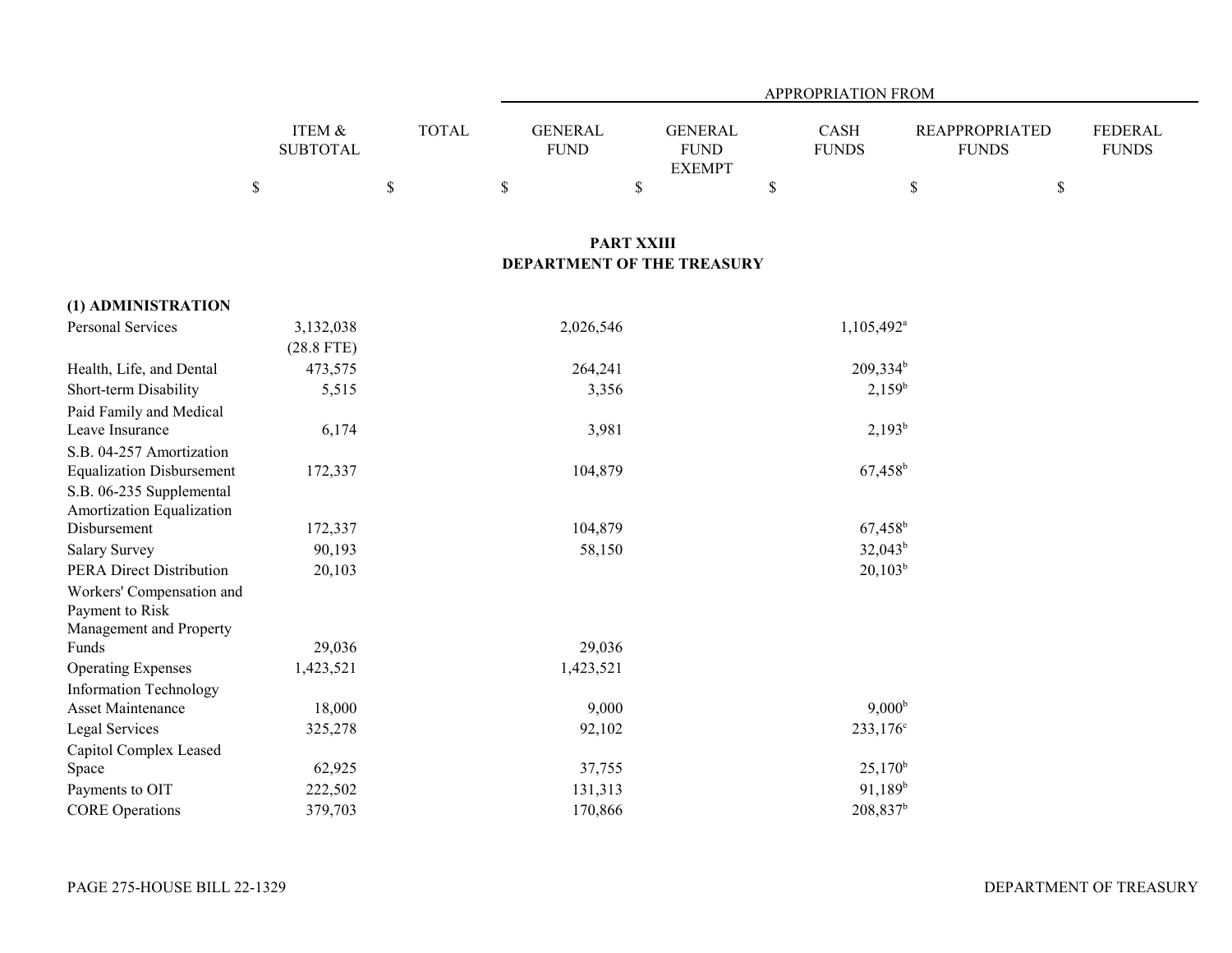|                                  |         |                           |             |           |                        | <b>APPROPRIATION FROM</b> |                                                |                             |              |                                       |   |                         |  |
|----------------------------------|---------|---------------------------|-------------|-----------|------------------------|---------------------------|------------------------------------------------|-----------------------------|--------------|---------------------------------------|---|-------------------------|--|
|                                  |         | ITEM &<br><b>SUBTOTAL</b> |             | TOTAL     | GENERAL<br><b>FUND</b> |                           | <b>GENERAL</b><br><b>FUND</b><br><b>EXEMPT</b> | <b>CASH</b><br><b>FUNDS</b> |              | <b>REAPPROPRIATED</b><br><b>FUNDS</b> |   | FEDERAL<br><b>FUNDS</b> |  |
|                                  | ¢<br>۵D |                           | $\triangle$ |           | \$.                    |                           |                                                |                             |              | Φ                                     | D |                         |  |
| <b>Charter School Facilities</b> |         |                           |             |           |                        |                           |                                                |                             |              |                                       |   |                         |  |
| <b>Financing Services</b>        |         | 7,500                     |             |           |                        |                           |                                                |                             | $7,500(I)^d$ |                                       |   |                         |  |
| Discretionary Fund               |         | 5,000                     |             |           |                        | 5,000                     |                                                |                             |              |                                       |   |                         |  |
|                                  |         |                           |             | 6,545,737 |                        |                           |                                                |                             |              |                                       |   |                         |  |

<sup>a</sup> Of this amount, \$887,488 shall be from cash management transaction fees pursuant to Section 24-36-120, C.R.S., and \$218,004 shall be from the Unclaimed Property Trust Fund created in Section 38-13-116.5 (1)(a), C.R.S.

<sup>b</sup> Of these amounts, \$730,404 shall be from the principal balance of the Unclaimed Property Trust Fund created in Section 38-13-116.5 (1)(a), C.R.S., and \$4,540 shall be from various sources of cash funds.

 $^{\circ}$  Of this amount, it is estimated that \$169,943(I) shall be from the State Public Financing Cash Fund created in Section 24-36-121 (7)(a), C.R.S., \$51,903 shall be from the principal balance of the Unclaimed Property Trust Fund created in Section 38-13-116.5 (1)(a), C.R.S., and \$11,330 shall be from interest or income earned on the investment of the money in the Public School Fund pursuant to Section 22-41-102, C.R.S. Appropriations from the State Public Financing Cash Fund are shown for informational purposes only because the State Public Financing Cash Fund is continuously appropriated to the State Treasurer pursuant to Section 24-36-121 (7)(a), C.R.S.

<sup>d</sup> This amount shall be from the Charter School Financing Administrative Cash Fund created in Section 22-30.5-406 (1)(c)(I), C.R.S. Money from the Charter School Financing Administrative Cash Fund is continuously appropriated and is included as information for purposes of complying with the limitation on state fiscal year spending imposed by Section 20 of Article X of the State Constitution.

## **(2) UNCLAIMED PROPERTY PROGRAM**

| Personal Services                | 1,336,342 |           | $1,336,342^{\circ}$  |
|----------------------------------|-----------|-----------|----------------------|
|                                  |           |           | $(20.0$ FTE)         |
| <b>Operating Expenses</b>        | 533,964   |           | 533,964 <sup>a</sup> |
| Promotion and                    |           |           |                      |
| Correspondence                   | 200,000   |           | $200,000^a$          |
| <b>Contract Auditor Services</b> | 800,000   |           | $800,000(I)^{6}$     |
|                                  |           | 2,870,306 |                      |

<sup>a</sup> These amounts shall be from the principal balance of the Unclaimed Property Trust Fund created in Section 38-13-801 (1)(a), C.R.S.

<sup>b</sup> This amount shall be from revenues collected by contract auditors. This amount is included in the Long Bill for informational purposes only and is continuously appropriated pursuant to Section 38-13-801 (2)(b), C.R.S.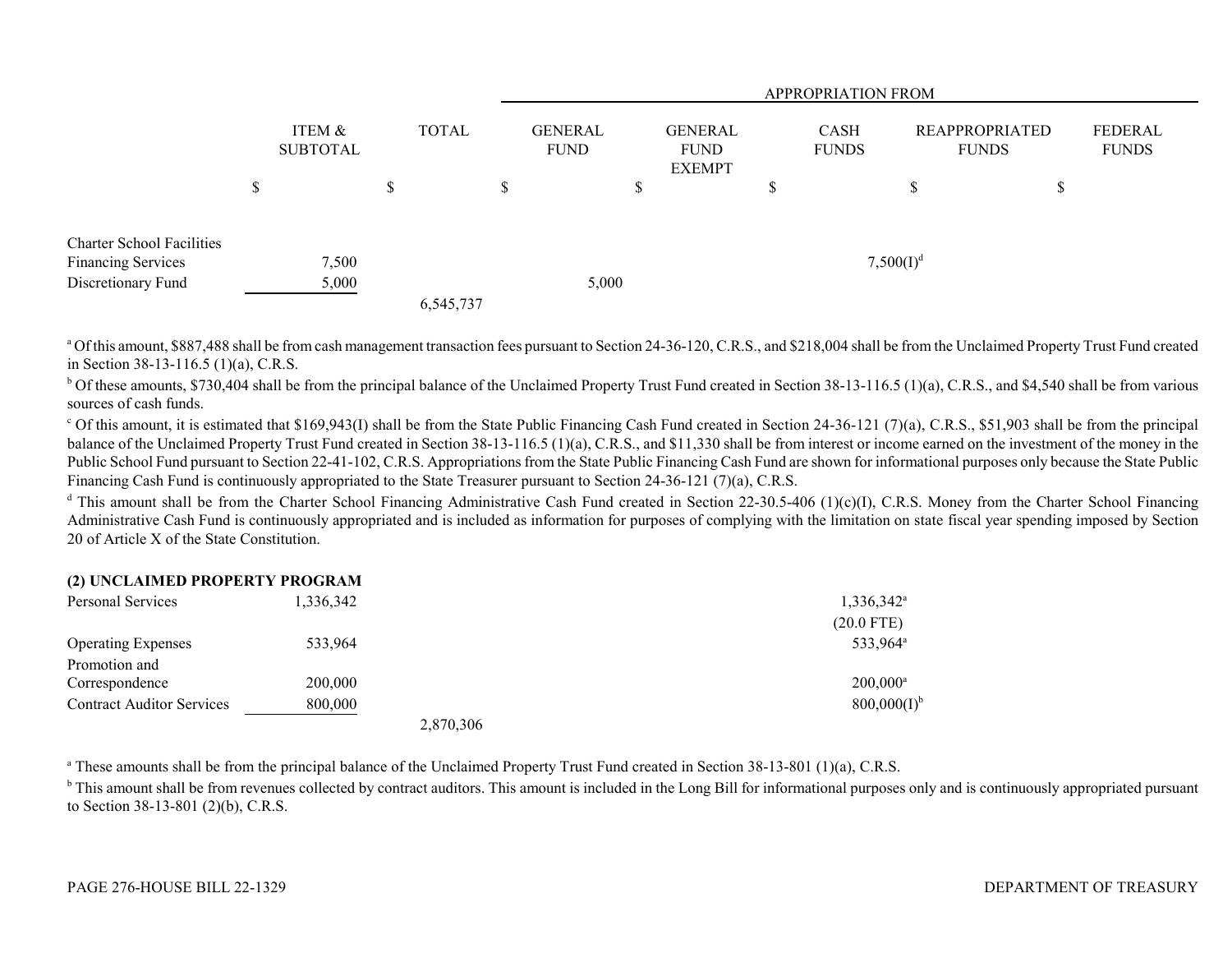|                                                                                |                           |              | APPROPRIATION FROM            |                                                |                      |                           |                                       |                         |  |  |  |
|--------------------------------------------------------------------------------|---------------------------|--------------|-------------------------------|------------------------------------------------|----------------------|---------------------------|---------------------------------------|-------------------------|--|--|--|
|                                                                                | ITEM &<br><b>SUBTOTAL</b> | <b>TOTAL</b> | <b>GENERAL</b><br><b>FUND</b> | <b>GENERAL</b><br><b>FUND</b><br><b>EXEMPT</b> | CASH<br><b>FUNDS</b> |                           | <b>REAPPROPRIATED</b><br><b>FUNDS</b> | FEDERAL<br><b>FUNDS</b> |  |  |  |
|                                                                                | $\boldsymbol{\mathsf{S}}$ | \$           | $\mathbb{S}$<br>\$            |                                                | $\mathbb{S}$         | \$                        | $\$$                                  |                         |  |  |  |
|                                                                                |                           |              |                               |                                                |                      |                           |                                       |                         |  |  |  |
| (3) SPECIAL PURPOSE                                                            |                           |              |                               |                                                |                      |                           |                                       |                         |  |  |  |
| Senior Citizen and Disabled<br>Veteran Property Tax                            |                           |              |                               |                                                |                      |                           |                                       |                         |  |  |  |
| Exemption                                                                      | 163,603,185               |              | $163,603,185(I)^a$            |                                                |                      |                           |                                       |                         |  |  |  |
| <b>Business Personal Property</b><br>Tax Exemption<br>Highway Users Tax Fund - | 19,000,000                |              | 19,000,000(I)                 |                                                |                      |                           |                                       |                         |  |  |  |
| <b>County Payments</b>                                                         | 223, 242, 679             |              |                               |                                                |                      | $223,242,679(I)^{b}$      |                                       |                         |  |  |  |
| Highway Users Tax Fund -<br>Municipality Payments                              | 153,417,876               |              |                               |                                                |                      | $153,417,876(I)^{b}$      |                                       |                         |  |  |  |
| Property Tax<br>Reimbursement for<br>Property Destroyed by                     |                           |              |                               |                                                |                      |                           |                                       |                         |  |  |  |
| Natural Cause                                                                  | 1,000,000                 |              | 1,000,000                     |                                                |                      |                           |                                       |                         |  |  |  |
| Lease Purchase of<br>Academic Facilities<br>Pursuant to Section 23-            |                           |              |                               |                                                |                      |                           |                                       |                         |  |  |  |
| 19.9-102, C.R.S.<br>Lease Purchase of                                          | 17,439,900                |              |                               |                                                |                      |                           | $17,439,900(I)^c$                     |                         |  |  |  |
| <b>Academic Facilities</b><br>Pursuant to Section 24-82-                       |                           |              |                               |                                                |                      |                           |                                       |                         |  |  |  |
| 803, C.R.S.<br>Public School Fund                                              | 4,746,375                 |              |                               |                                                |                      |                           | $4,746,375(I)^{d}$                    |                         |  |  |  |
| <b>Investment Board Pursuant</b><br>to Section 22-41-102.5,                    |                           |              |                               |                                                |                      |                           |                                       |                         |  |  |  |
| C.R.S.<br>S.B. 17-267                                                          | 1,760,000                 |              |                               |                                                |                      | $1,760,000$ <sup>e</sup>  |                                       |                         |  |  |  |
| <b>Collateralization Lease</b><br><b>Purchase Payments</b>                     | 150,000,000               |              | 100,000,000                   |                                                |                      | $50,000,000$ <sup>f</sup> |                                       |                         |  |  |  |
|                                                                                |                           |              |                               |                                                |                      |                           |                                       |                         |  |  |  |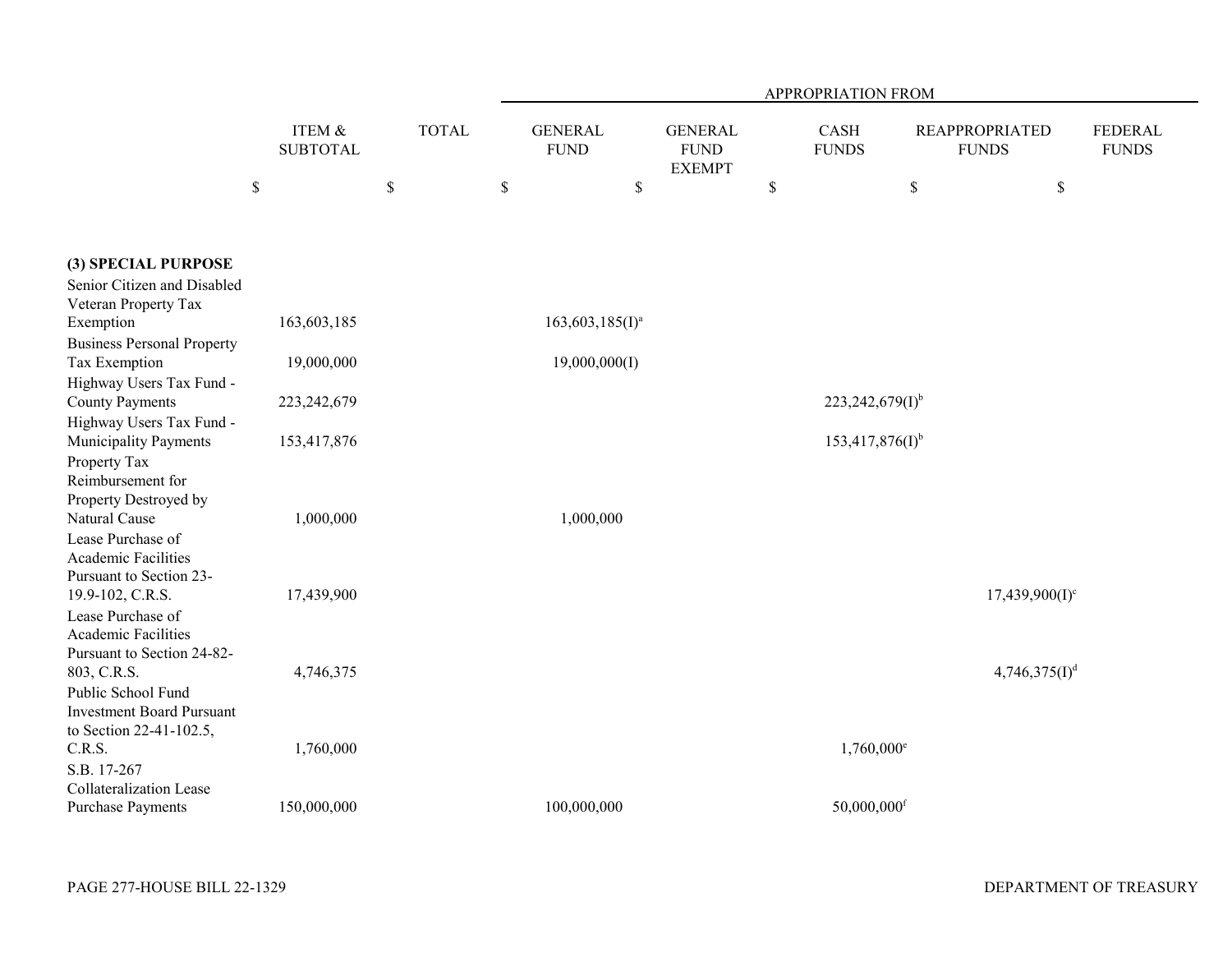|                                                                                |          |                           |              |             |                               | <b>APPROPRIATION FROM</b> |                                                |  |                             |                      |                                       |                   |                         |
|--------------------------------------------------------------------------------|----------|---------------------------|--------------|-------------|-------------------------------|---------------------------|------------------------------------------------|--|-----------------------------|----------------------|---------------------------------------|-------------------|-------------------------|
|                                                                                |          | ITEM &<br><b>SUBTOTAL</b> | <b>TOTAL</b> |             | <b>GENERAL</b><br><b>FUND</b> |                           | <b>GENERAL</b><br><b>FUND</b><br><b>EXEMPT</b> |  | <b>CASH</b><br><b>FUNDS</b> |                      | <b>REAPPROPRIATED</b><br><b>FUNDS</b> |                   | FEDERAL<br><b>FUNDS</b> |
|                                                                                | ــه<br>D |                           | \$           |             | S                             |                           | \$                                             |  | Φ<br>D                      |                      |                                       | D                 |                         |
| Direct Distribution for<br>Unfunded Actuarial<br><b>Accrued PERA Liability</b> |          | 225,000,000               |              | 959,210,015 |                               |                           |                                                |  |                             | $198,470,883(I)^{g}$ |                                       | $26,529,117(I)^h$ |                         |

<sup>a</sup> Pursuant to Section 3.5 (3) of Article X of the State Constitution, this amount is not subject to the limitation on General Fund appropriations set forth in Section 24-75-201.1 (1)(a)(III)(A), C.R.S., because enactment of this constitutional provision by the people of Colorado constitutes voter approval of a weakening of such limitation. This amount reflects the estimate of the money that shall be paid to fully reimburse counties pursuant to Section 39-3-207 (4)(a), C.R.S., for lost property tax revenues as a result of property owners claiming the exemption.

<sup>b</sup> These amounts represent estimated allocations from the Highway Users Tax Fund, created in Section 43-4-201 (1)(a), C.R.S. These estimates of revenue distributions to counties and municipalities pursuant to Sections 43-4-205, 207, and 208, C.R.S., are included for informational purposes and for the purpose of complying with the limitation on state fiscal year spending imposed by Section 20 of Article X of the State Constitution.

<sup>c</sup> This amount shall be from funds transferred from the Lease Purchase of Academic Facilities pursuant to Section 23-19.9-102, C.R.S. line item in the Colorado Commission on Higher Education section of the Department of Higher Education.

<sup>d</sup> This amount shall be from funds transferred from the Senate Bill 20-219 Lease Purchase Payments line item in the Capital Expansion section of Capital Construction.

e This amount shall be from interest or income earned on the investment of the money in the Public School Fund pursuant to Section 22-41-102, C.R.S.

<sup>f</sup>This amount shall be from various cash funds under the control of the Transportation Commission pursuant to Section 24-82-1303 (2)(d)(II), C.R.S.

<sup>g</sup> This amount shall be from the PERA Payments Cash Fund created in Section 24-51-416 (1), C.R.S. Pursuant to Section 24-51-414 (5), C.R.S., this amount is included in the general appropriation bill for informational purposes and for the purpose of complying with the limitation on state fiscal year spending imposed by Section 20 of Article X of the State Constitution. Of this amount, \$166,870,680 represents the estimated amount of the total distribution that is attributable to public education from kindergarten through the twelfth grade and \$31,600,203 represents part of the estimated amount of the total distribution that is attributable to the state.

<sup>h</sup> This amount shall be from funds transferred from the Department of Personnel. Pursuant to Section 24-51-414 (5), C.R.S., this amount is included in the general appropriation bill for informational purposes and for the purpose of complying with the limitation on state fiscal year spending imposed by Section 20 of Article X of the State Constitution and represents part of the estimated amount of the total distribution that is attributable to the state.

## **TOTALS PART XXIII(TREASURY)** \$968,626,058 \$288,067,810<sup>a</sup> \$631,842,856<sup>b</sup> \$48,715,392<sup>c</sup>

<sup>a</sup> Of this amount, \$182,603,185 contains an (I) notation and \$163,603,185 is not subject to the limitation on General Fund appropriations imposed by Section 24-75-201.1 (1)(a) (III), C.R.S.